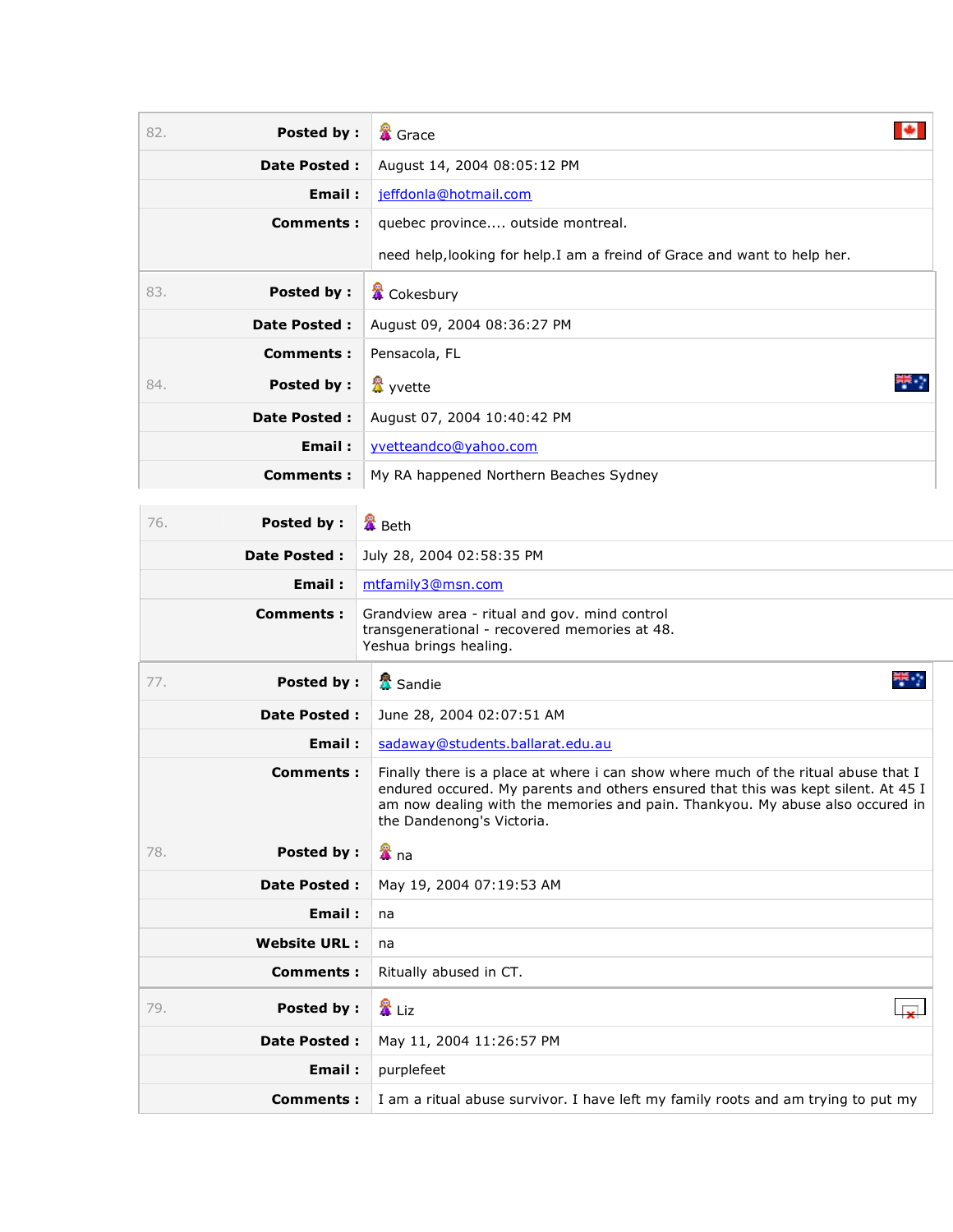|                          | life back together. With the help of friends and professionals, I believe that this is<br>possible. Good to know, but also sad that I am not alone.                                                                                                                                                                                                                                                                                                                                                                                                                                                                                                                                                                                                                                                                                                                                                                                                                                                                                                |
|--------------------------|----------------------------------------------------------------------------------------------------------------------------------------------------------------------------------------------------------------------------------------------------------------------------------------------------------------------------------------------------------------------------------------------------------------------------------------------------------------------------------------------------------------------------------------------------------------------------------------------------------------------------------------------------------------------------------------------------------------------------------------------------------------------------------------------------------------------------------------------------------------------------------------------------------------------------------------------------------------------------------------------------------------------------------------------------|
| <b>Posted by:</b><br>80. | michel beaulieu                                                                                                                                                                                                                                                                                                                                                                                                                                                                                                                                                                                                                                                                                                                                                                                                                                                                                                                                                                                                                                    |
| <b>Date Posted:</b>      | May 09, 2004 10:50:35 PM                                                                                                                                                                                                                                                                                                                                                                                                                                                                                                                                                                                                                                                                                                                                                                                                                                                                                                                                                                                                                           |
| Email:                   | iseestars@mpdu.com                                                                                                                                                                                                                                                                                                                                                                                                                                                                                                                                                                                                                                                                                                                                                                                                                                                                                                                                                                                                                                 |
| <b>Comments:</b>         | I was ritually abused by my biological father who sold me to priests when I was 4.<br>I was documented at 5. When I told my dad they tried ti KILL us and I witnessed<br>a Murder James S. was Paul A priest's scapegoat he was shot then gutted to death<br>in front of me as my dad fought 6 men for our lives and my freedom from abuse.<br>3 of the men were police officers doing Paul Apriests dirty work. I never escaped<br>them they tortured me in many ways over the years later on I was kidnapped<br>twice and then beaten raped and sterilized against my will at the age of 27 in<br>1983 and was forced to fellate my original abuser Leo Apriest his real name was<br>Bob Apriest I shall fear no evil! Everybody should write what happened to us we<br>are not alone! Someone has to care! My civil and human rights were violated<br>many times in northern maine just to keep the roman Catholic churches dirty little<br>secret of Catholic Heirarcy's organized Abuses and Molestations and<br>Murders!Fear no Evil! Write! |
| Posted by:<br>81.        | 魯山                                                                                                                                                                                                                                                                                                                                                                                                                                                                                                                                                                                                                                                                                                                                                                                                                                                                                                                                                                                                                                                 |
| <b>Date Posted:</b>      | May 07, 2004 07:01:07 PM                                                                                                                                                                                                                                                                                                                                                                                                                                                                                                                                                                                                                                                                                                                                                                                                                                                                                                                                                                                                                           |
| Email:                   | no way                                                                                                                                                                                                                                                                                                                                                                                                                                                                                                                                                                                                                                                                                                                                                                                                                                                                                                                                                                                                                                             |
| <b>Website URL:</b>      | no way                                                                                                                                                                                                                                                                                                                                                                                                                                                                                                                                                                                                                                                                                                                                                                                                                                                                                                                                                                                                                                             |
| Comments:                | I was ritually abused from 6 mos. to 5 years of age in a Satanic cult as well as<br>Catholic church<br>members in New Bedford, Mass. 1954-1960.                                                                                                                                                                                                                                                                                                                                                                                                                                                                                                                                                                                                                                                                                                                                                                                                                                                                                                    |
| Posted by:<br>82.        | <b>翼</b> fey                                                                                                                                                                                                                                                                                                                                                                                                                                                                                                                                                                                                                                                                                                                                                                                                                                                                                                                                                                                                                                       |
| <b>Date Posted:</b>      | May 07, 2004 12:04:55 AM                                                                                                                                                                                                                                                                                                                                                                                                                                                                                                                                                                                                                                                                                                                                                                                                                                                                                                                                                                                                                           |
| <b>Comments:</b>         | May we finally be believed.                                                                                                                                                                                                                                                                                                                                                                                                                                                                                                                                                                                                                                                                                                                                                                                                                                                                                                                                                                                                                        |
| Posted by:<br>83.        | 盘 Sue                                                                                                                                                                                                                                                                                                                                                                                                                                                                                                                                                                                                                                                                                                                                                                                                                                                                                                                                                                                                                                              |
| Date Posted :            | May 01, 2004 06:12:34 PM                                                                                                                                                                                                                                                                                                                                                                                                                                                                                                                                                                                                                                                                                                                                                                                                                                                                                                                                                                                                                           |
| Comments:                | Ritual abuse was and is happening in Melbourne, Victoria, Australia. Thankyou for<br>the opportunity to make my mark.                                                                                                                                                                                                                                                                                                                                                                                                                                                                                                                                                                                                                                                                                                                                                                                                                                                                                                                              |
| Posted by:<br>84.        | <b>■</b> Elizabeth                                                                                                                                                                                                                                                                                                                                                                                                                                                                                                                                                                                                                                                                                                                                                                                                                                                                                                                                                                                                                                 |
| Date Posted :            | April 23, 2004 02:29:47 PM                                                                                                                                                                                                                                                                                                                                                                                                                                                                                                                                                                                                                                                                                                                                                                                                                                                                                                                                                                                                                         |
| <b>Comments:</b>         | My family was into the practice of ritual abuse with my father as the leader. My<br>parents were very "religious" Catholics on the surface. My first memory of abuse<br>was when I was about 3 months old. It continued well into my adolescence and<br>occurred in Minnesota, South Dakota and Minnesota. There were gatherings of<br>extended family at certain times of the year. I do not know if it still continues. I<br>have wondered about my brother. Both of my parents are dead and my sister who<br>was a year older than me claims not to even remember incest so she is in denial. I<br>have never approached my brother but I have made great strides in healing from<br>the abuse. That is what matters most to me.                                                                                                                                                                                                                                                                                                                |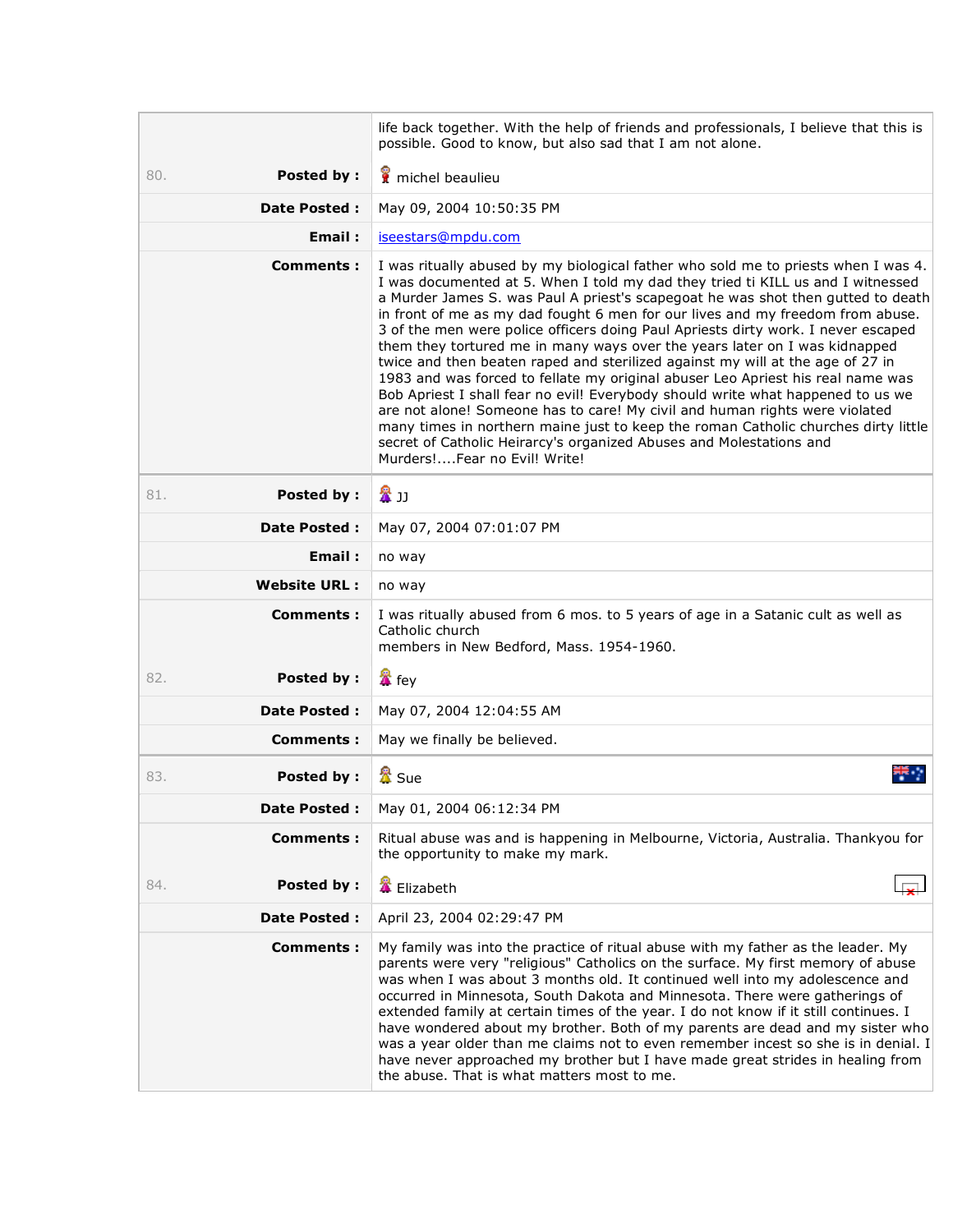| 85. | Posted by:          | & Lola                                                                                                                                                                             |
|-----|---------------------|------------------------------------------------------------------------------------------------------------------------------------------------------------------------------------|
|     | <b>Date Posted:</b> | April 19, 2004 10:51:50 AM                                                                                                                                                         |
|     | Comments:           | I was abused in CT. and IL My grandfather was involved through the Masons. I<br>was tortured and dedicated to be the mother of a high priestess. Jesus saved me<br>from this hell. |
| 86. | Posted by:          | <mark>公</mark> lois                                                                                                                                                                |
|     | <b>Date Posted:</b> | April 16, 2004 03:23:20 PM                                                                                                                                                         |
|     | <b>Comments:</b>    | SRA Peoria, IL 1950's                                                                                                                                                              |
| 87. | Posted by:          | 盘 Jane                                                                                                                                                                             |
|     | <b>Date Posted:</b> | April 08, 2004 08:57:15 AM                                                                                                                                                         |
|     | Email:              | JanieBGood@aol.com                                                                                                                                                                 |
|     | Comments:           | My daughter was the victim of 7 1/2 yrs of satanic ritual abuse in the Denver, CO<br>area.                                                                                         |

| <b>Posted by:</b><br>88. | <b>盘</b> Denise                                                                                                                                                      |
|--------------------------|----------------------------------------------------------------------------------------------------------------------------------------------------------------------|
| <b>Date Posted:</b>      | April 04, 2004 10:56:52 AM                                                                                                                                           |
| Email:                   | stop sra@yahoo.com                                                                                                                                                   |
| <b>Website URL:</b>      | http://www.angelfire/bc/innerpeace                                                                                                                                   |
| <b>Comments:</b>         | The cult I grew up in had connections in Indiana and as a favor they started<br>herassing me after I fled the Netherlands.                                           |
| Posted by:<br>89.        | <b>叠</b> Denise                                                                                                                                                      |
| <b>Date Posted:</b>      | April 04, 2004 10:53:57 AM                                                                                                                                           |
| Email:                   | stop sra@yahoo.com                                                                                                                                                   |
| <b>Website URL:</b>      | http://www.angelfire.com/bc/innerpeace                                                                                                                               |
| <b>Comments:</b>         | I grew up in a multu-generational cult in the Netherlands with connections in<br>Germany and Belgium.                                                                |
| 90.<br><b>Posted by:</b> | Teia Melinda Lee Tarkington Asefi                                                                                                                                    |
| <b>Date Posted:</b>      | April 02, 2004 09:32:29 PM                                                                                                                                           |
| Email:                   | FX11868@aol.com                                                                                                                                                      |
| <b>Comments:</b>         | Hello, I was ritually abused in Memphis, and Jackson, Tennessee and Sardis, MS. I<br>would like to talk with others particularly from my area. Warmest Regards, Teia |
| Posted by:<br>91.        | 魯 Sue                                                                                                                                                                |
| <b>Date Posted:</b>      | April 01, 2004 06:22:49 PM                                                                                                                                           |
| Comments:                | Southeastern Idaho (Blackfoot, Parker) also Utah - Provo<br>porn ring, satanic ritual abuse, mind control have been validated by other's who                         |